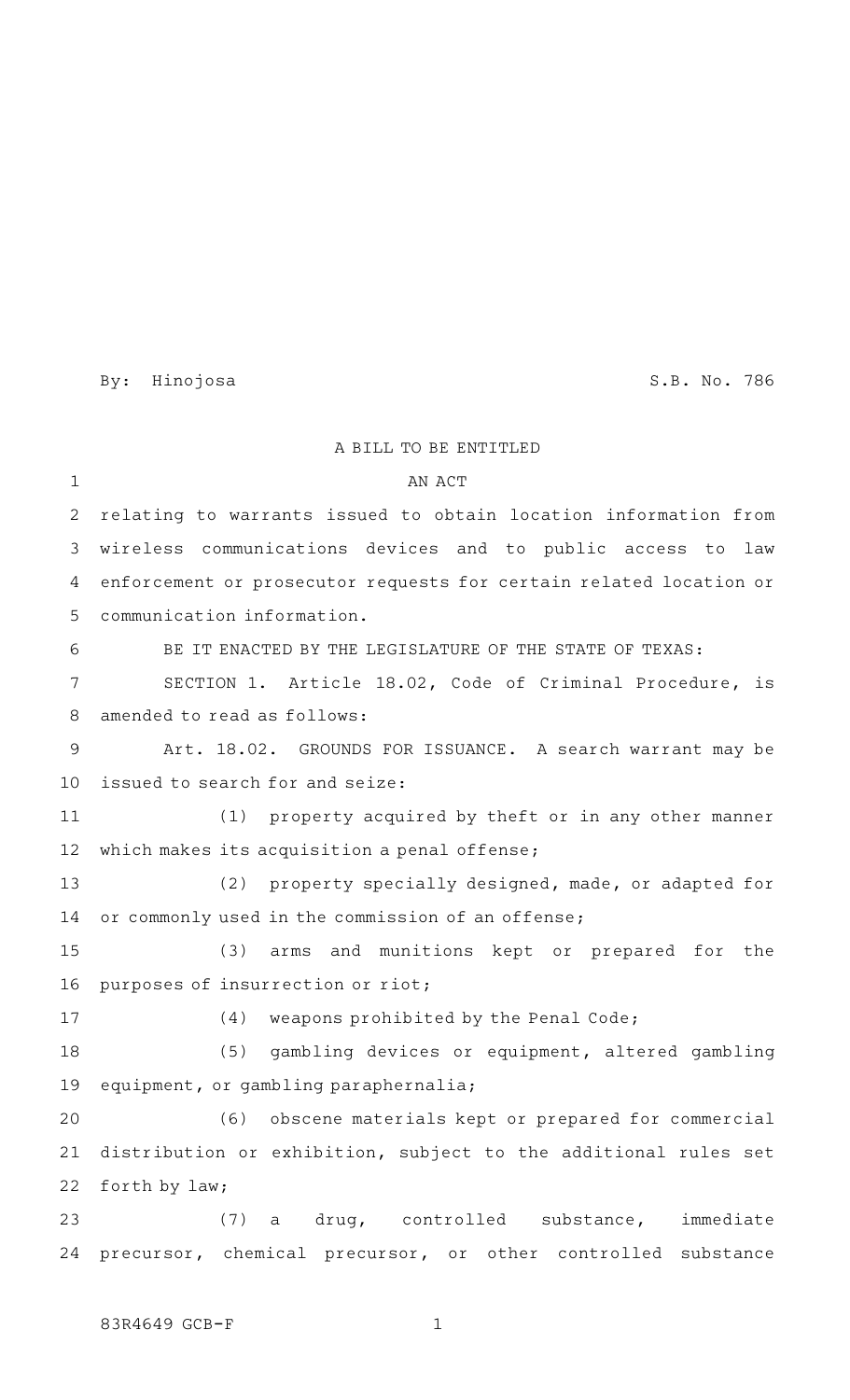property, including an apparatus or paraphernalia kept, prepared, or manufactured in violation of the laws of this state;  $(8)$  any property the possession of which is prohibited by law; (9) implements or instruments used in the commission of a crime; (10) property or items, except the personal writings by the accused, constituting evidence of an offense or constituting evidence tending to show that a particular person committed an offense; (11)  $persons; [\theta \pm]$ (12) contraband subject to forfeiture under Chapter 59 of this code; or (13) location information as defined by Article 18.21. SECTION 2. Section 1, Article 18.21, Code of Criminal Procedure, is amended by adding Subdivision (4-a) to read as follows: (4-a) "Location information" means any information that: (A) concerns the location of a cellular telephone or other wireless communications device; and (B) is wholly or partly generated by or derived from the operation of the device. SECTION 3. Section 2(g), Article 18.21, Code of Criminal Procedure, is amended to read as follows: (g) At the request of the prosecutor or an authorized peace officer, the [The] district court may [shall] seal an application 1 2 3 4 5 6 7 8 9 10 11 12 13 14 15 16 17 18 19 20 21 22 23 24 25 26 27 S.B. No. 786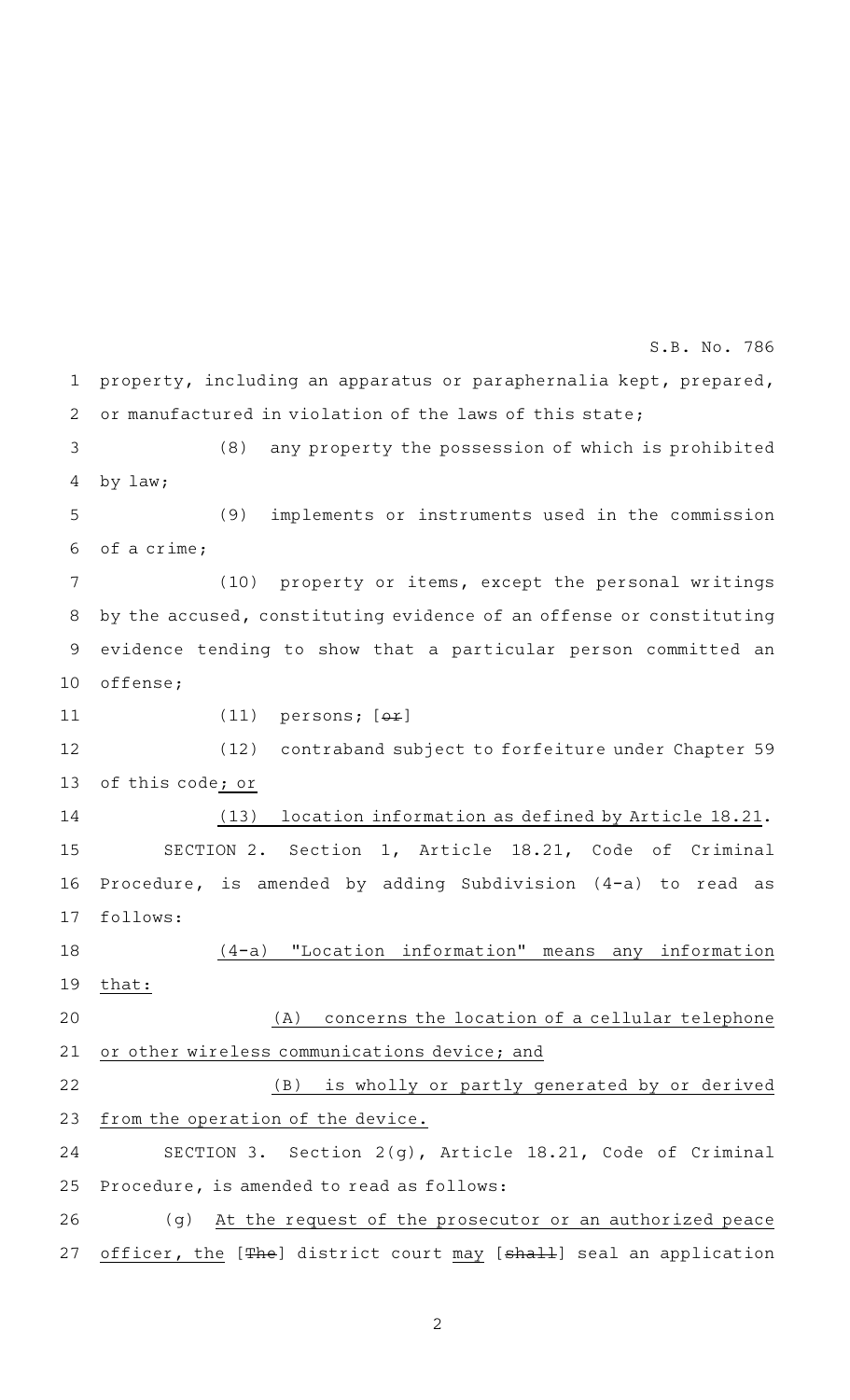S.B. No. 786

| $\mathbf 1$    | and order granted under this article. The application and order may  |
|----------------|----------------------------------------------------------------------|
| $\overline{2}$ | be sealed only for an initial period not to exceed 180 days, except  |
| 3              | that for good cause shown the court may grant an additional 180-day  |
| 4              | period. The court shall retain a record of any application made or   |
| 5              | order granted under this article and submit the record to the        |
| 6              | department in accordance with Section 17.                            |
| 7              | SECTION 4. Article 18.21, Code of Criminal Procedure, is             |
| 8              | amended by adding Section 14A to read as follows:                    |
| $\mathsf 9$    | Sec. 14A. WARRANT FOR LOCATION INFORMATION FROM CELLULAR             |
| 10             | TELEPHONE OR OTHER WIRELESS COMMUNICATIONS DEVICE. (a) A district    |
| 11             | judge may issue a warrant for location information provided by the   |
| 12             | preinstalled mobile tracking features of a cellular telephone or     |
| 13             | other wireless communications device. A warrant under this section   |
| 14             | may be issued only in the same judicial district as the site of:     |
| 15             | (1)<br>the investigation; or                                         |
| 16             | (2)<br>the person, vehicle, container, item, or object               |
| 17             | the movement of which will be tracked by the location information    |
| 18             | obtained from the wireless communications device.                    |
| 19             | (b) The warrant may authorize the acquisition of location            |
| 20             | information obtained from a wireless communications device that, at  |
| 21             | the time the location information is acquired, is located outside    |
| 22             | the judicial district but within the state if the applicant for the  |
| 23             | warrant reasonably believes the device to be located within the      |
| 24             | district at the time the warrant is issued.                          |
| 25             | A district judge may issue the warrant only on the<br>( C )          |
| 26             | application of an authorized peace officer. An application must be   |
| 27             | written and signed and sworn to or affirmed before the judge.<br>The |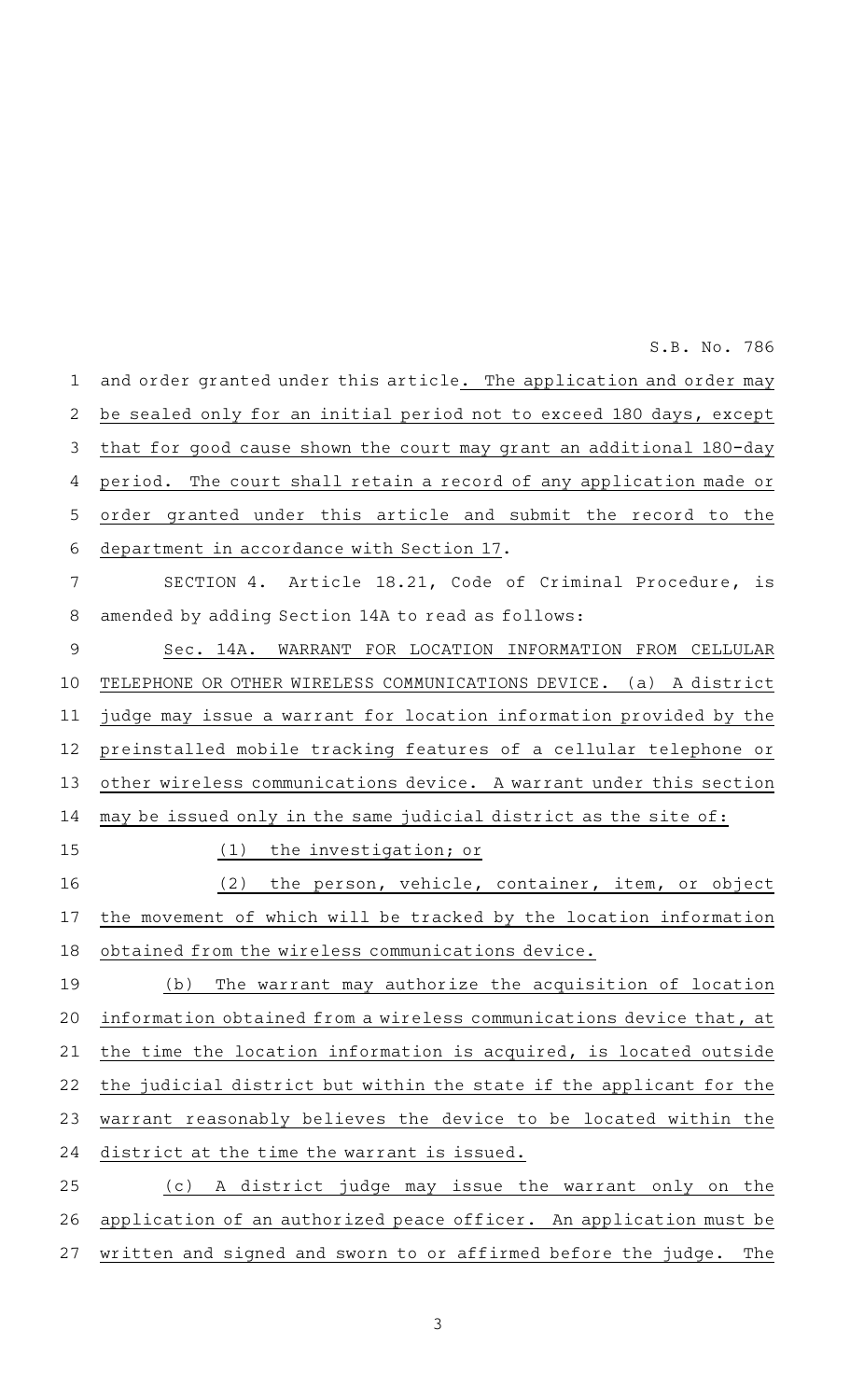affidavit must:  $(1)$  state the name, department, agency, and address of the applicant; (2) identify the wireless communications device to be monitored; (3) state the name of the owner or possessor of the device to be monitored; (4) state the judicial district in which the device is reasonably expected to be located; and (5) state the facts and circumstances that provide the applicant with probable cause to believe that:  $(A)$  criminal activity has been, is, or will be committed; and (B) acquisition of location information from the device is likely to produce evidence in a criminal investigation of the criminal activity described in Paragraph (A). (d)AAA warrant issued under this section must be executed within the period provided by Article 18.07 by properly serving the warrant on a communication common carrier or an electronic communications service. A warrant issued under this section expires not later than the 90th day after the date the warrant is issued, and location information may not be obtained after the expiration date without an extension of the warrant. For good cause shown, the judge may grant an extension for an additional 90-day period. The court shall retain a record of any application made or order granted under this section and submit the record to the department in accordance with Section 17. 1 2 3 4 5 6 7 8 9 10 11 12 13 14 15 16 17 18 19 20 21 22 23 24 25 26 27 S.B. No. 786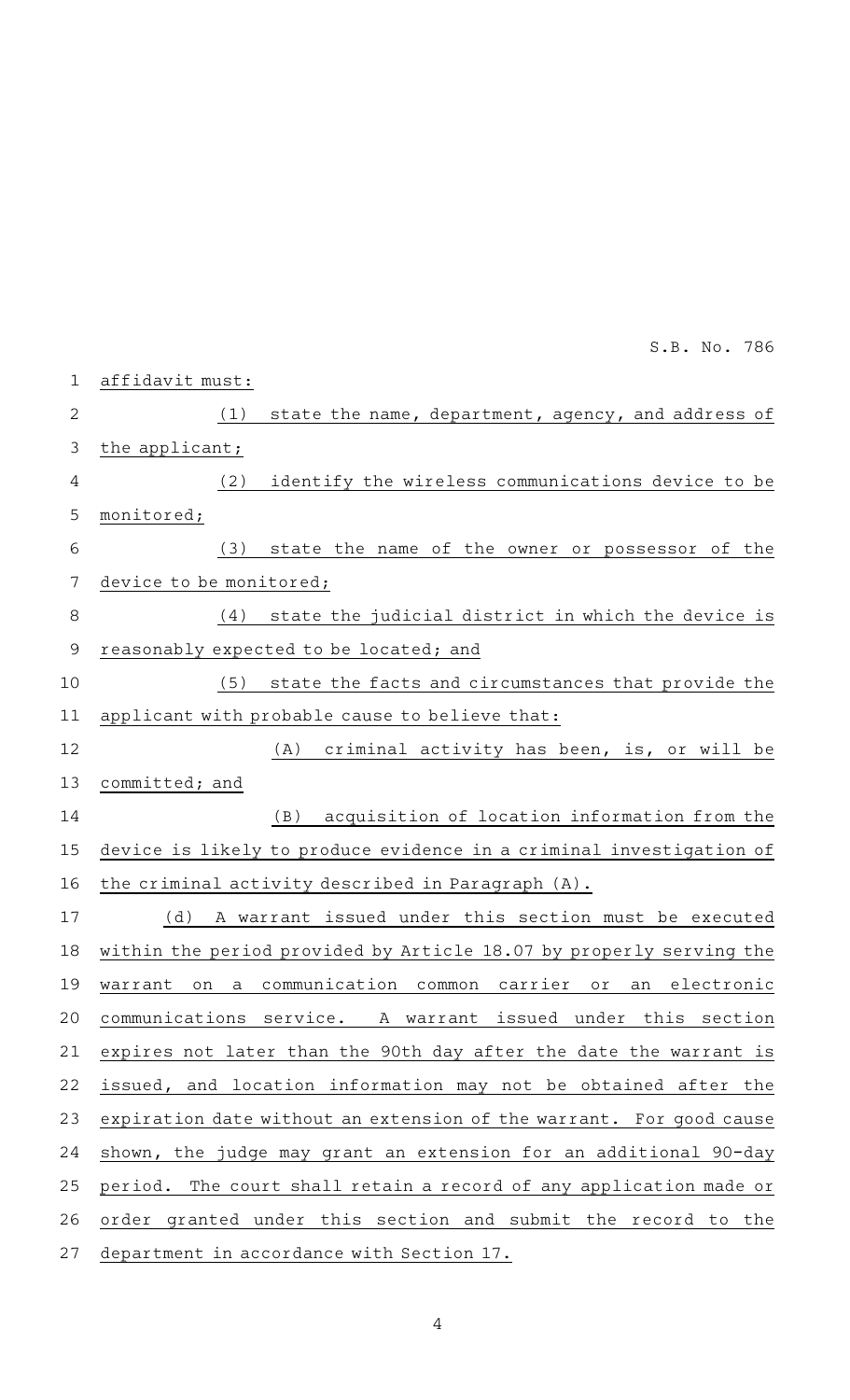|              | S.B. No. 786                                                        |
|--------------|---------------------------------------------------------------------|
| $\mathbf{1}$ | A wireless communications device may be monitored<br>(e)            |
| 2            | without a warrant by a private entity or authorized peace officer   |
| 3            | if:                                                                 |
| 4            | the device is reported stolen by the owner; or<br>(1)               |
| 5            | (2)<br>exists<br>immediate life-threatening<br>there<br>an          |
| 6            | situation.                                                          |
| 7            | (f)<br>An authorized peace officer must apply for a warrant for     |
| 8            | monitoring a wireless communications device under Subsection        |
| $\mathsf 9$  | (e)(2) as soon as practicable. If the district judge finds that an  |
| 10           | immediate life-threatening situation did not occur and declines to  |
| 11           | issue the warrant, any evidence obtained is not admissible in a     |
| 12           | criminal action.                                                    |
| 13           | SECTION 5. Section 15(a), Article 18.21, Code of Criminal           |
| 14           | Procedure, is amended to read as follows:                           |
| 15           | The director of the department or the director's<br>(a)             |
| 16           | designee, the inspector general of the Texas Department of Criminal |
| 17           | Justice or the inspector general's designee, or the sheriff or      |
| 18           | chief of a designated law enforcement agency or the sheriff's or    |
| 19           | chief's designee may issue an administrative subpoena to a          |
| 20           | communication [communications] common carrier or an electronic      |
| 21           | communications service to compel the production of the carrier's or |
| 22           | service's business records that:                                    |
| 23           | (1) disclose information, excluding any location                    |
| 24           | information, about:                                                 |
| 25           | the carrier's or service's customers; or<br>(A)                     |
| 26           | (B) users of the services offered by the carrier                    |
| 27           | or service; and                                                     |
|              |                                                                     |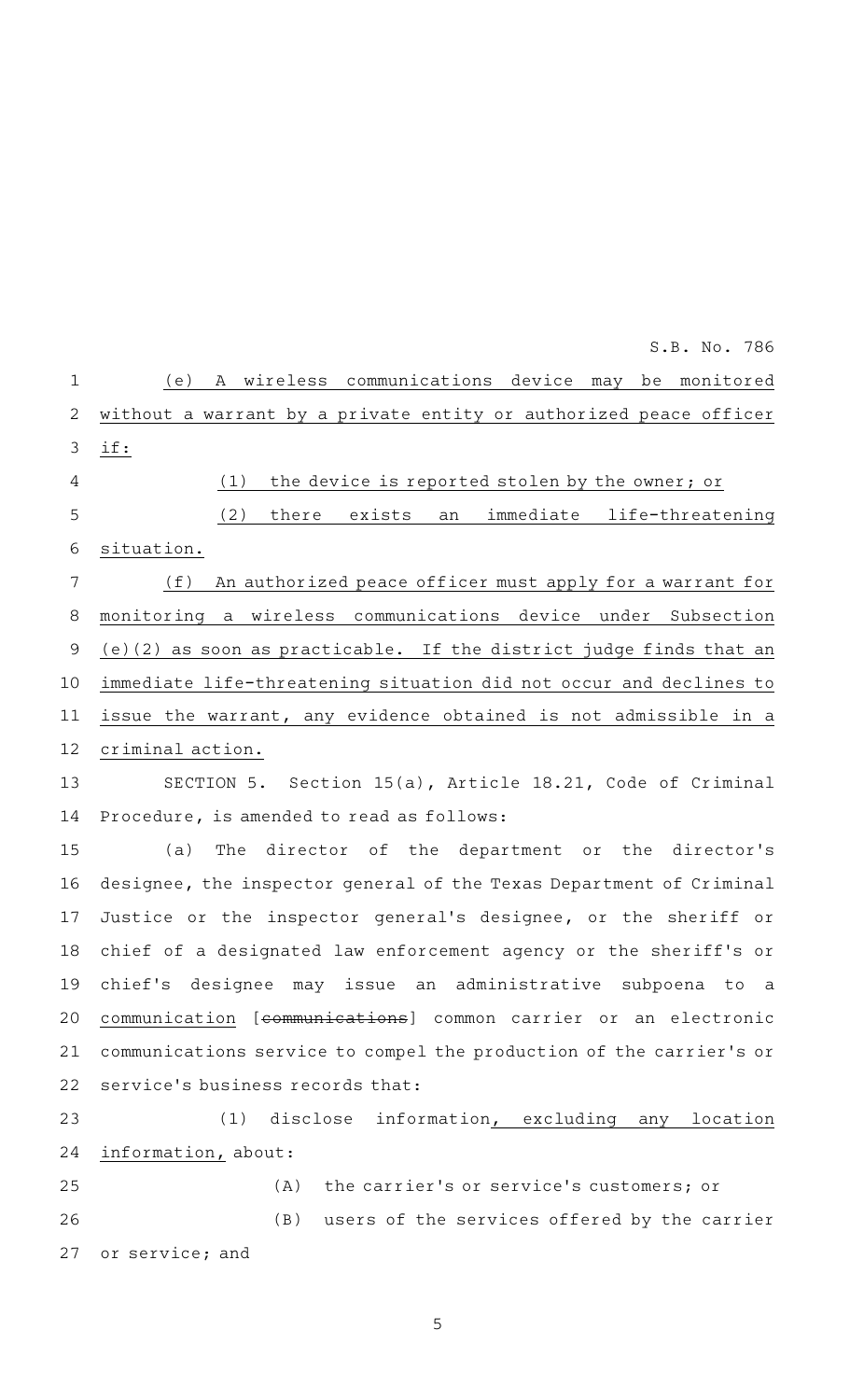S.B. No. 786

| $\mathbf 1$    | (2)<br>are material to a criminal investigation.                          |
|----------------|---------------------------------------------------------------------------|
| $\overline{2}$ | Article 18.21, Code of Criminal Procedure,<br>SECTION 6.<br>is            |
| 3              | amended by adding Section 15A to read as follows:                         |
| 4              | Sec. 15A.<br>COMPELLING<br>PRODUCTION<br>RECORDS<br>ΟF<br><b>BUSINESS</b> |
| 5              | DISCLOSING LOCATION INFORMATION. On application by the director of        |
| 6              | the department or the director's designee, the inspector general of       |
| 7              | the Texas Department of Criminal Justice or the inspector general's       |
| 8              | designee, or the sheriff or chief of a designated law enforcement         |
| $\overline{9}$ | agency or the sheriff's or chief's designee, the district court may       |
| 10             | issue a warrant pursuant to Article 18.02 to a communication common       |
| 11             | carrier or an electronic communications service to compel the             |
| 12             | production of the carrier's or service's business records that            |
| 13             | location information about the carrier's or service's<br>disclose         |
| 14             | the services offered by the carrier or<br>оf<br>customers or<br>users     |
| 15             | service, if<br>is<br>probable cause to believe<br>the<br>there<br>records |
| 16             | disclosing location information will provide evidence in a criminal       |
| 17             | investigation.                                                            |
| 18             | SECTION 7. Article 18.21, Code of Criminal Procedure, is                  |
| 19             | amended by adding Section 17 to read as follows:                          |
| 20             | Sec. 17. ANNUAL REPORT OF WARRANTS AND ORDERS.<br>(a)<br>Not              |
| 21             | later than January 15 of each year, a communication common carrier        |
| 22             | or electronic communications service doing business in this state         |
| 23             | shall report to the department the following information for the          |
| 24             | preceding calendar year, disaggregated by each law enforcement            |
| 25             | agency in this state making the applicable requests:                      |
| 26             | the number of requests made for pen register or<br>(1)                    |
| 27             | trap and trace information;                                               |
|                |                                                                           |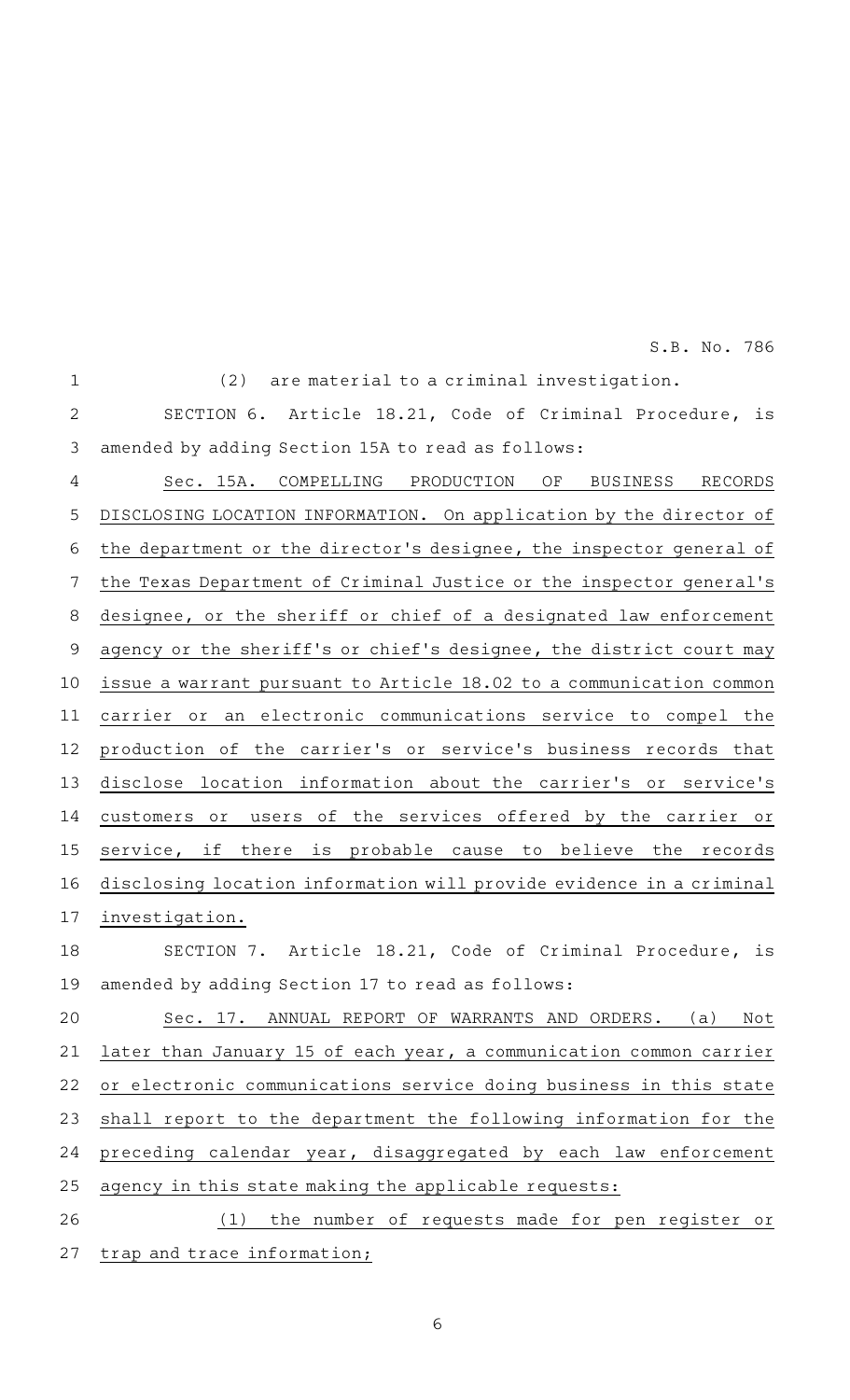|             | S.B. No. 786                                                                              |
|-------------|-------------------------------------------------------------------------------------------|
| $\mathbf 1$ | (2)<br>the<br>requests made for<br>ESN<br>number<br>оf<br>reader                          |
| 2           | information;                                                                              |
| 3           | number<br>(3)<br>the<br>оf<br>requests<br>made<br>for<br>location                         |
| 4           | information;                                                                              |
| 5           | number<br>of<br>individuals whose<br>(4)<br>the<br>location                               |
| 6           | information was disclosed; and                                                            |
| 7           | (5)<br>the amount that each law enforcement agency was                                    |
| 8           | the<br>communication<br>carrier<br>billed<br>electronic<br>by<br>common<br>O <sub>T</sub> |
| $\mathsf 9$ | communications service for each request made under Subdivision (1),                       |
| 10          | $(2)$ , or $(3)$ .                                                                        |
| 11          | Not later than the 30th day after the date of expiration<br>(b)                           |
| 12          | warrant or order issued under this article or<br>of a<br>an order                         |
| 13          | extending the period of a warrant or order issued under this                              |
| 14          | article, or not later than the 30th day after the date the court                          |
| 15          | denies an application for a warrant or order under this article, the                      |
| 16          | court shall submit to the department the following information, as                        |
| 17          | applicable:                                                                               |
| 18          | the receipt of an application for a warrant or<br>(1)                                     |
| 19          | order under this article;                                                                 |
| 20          | the type of warrant or order for which the<br>(2)                                         |
| 21          | application was made;                                                                     |
| 22          | (3) whether any application for an order of extension                                     |
| 23          | was granted, granted as modified by the court, or denied;                                 |
| 24          | the period of monitoring authorized by the warrant<br>(4)                                 |
| 25          | or order and the number and duration of any extensions of the                             |
| 26          | warrant or order;                                                                         |
| 27          | the offense under investigation, as specified in<br>(5)                                   |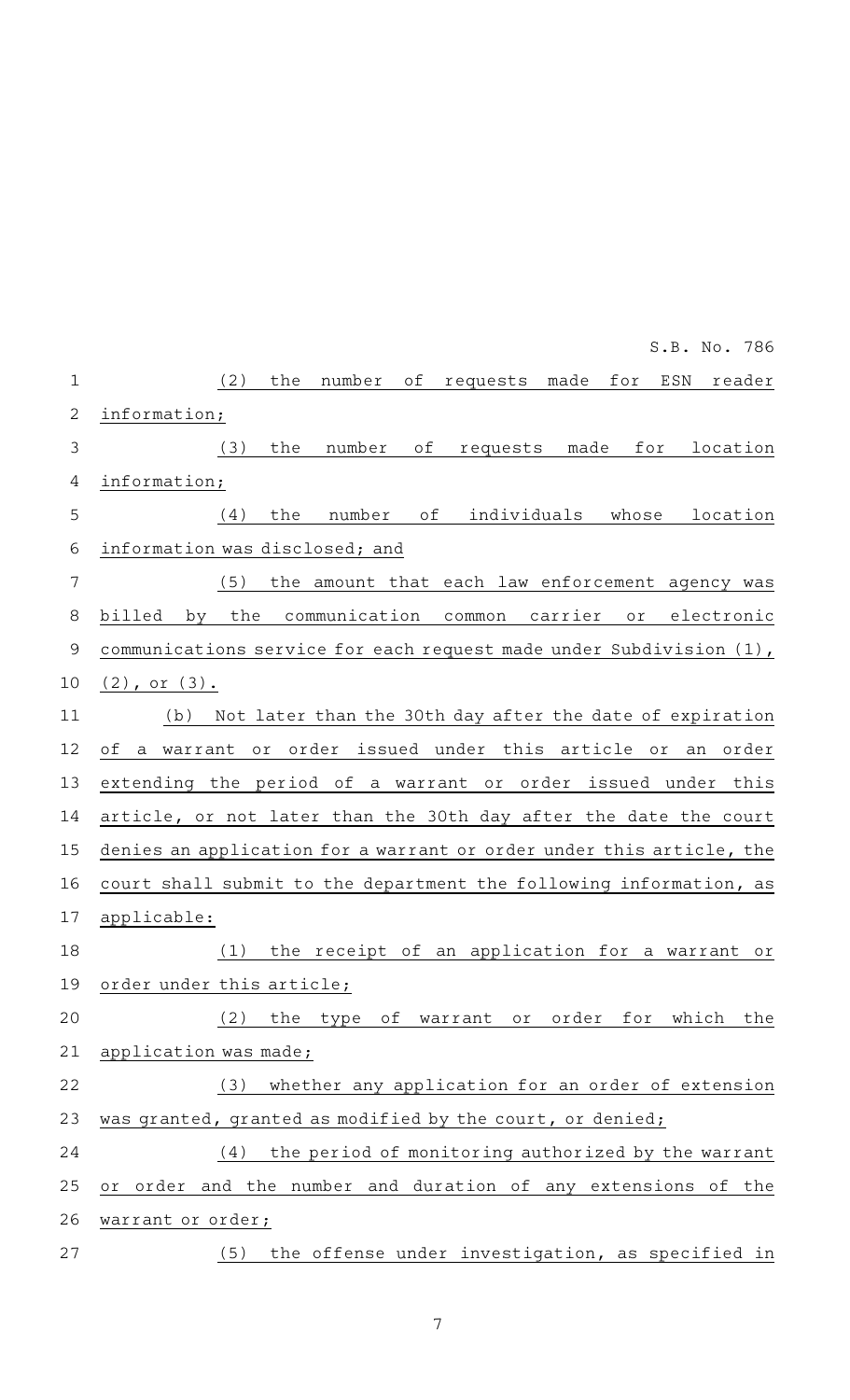the application for the warrant or order or an extension of the warrant or order; and (6) the law enforcement agency or prosecutor that submitted an application for the warrant or order or an extension of the warrant or order. (c) Not later than January 15 of each year, each prosecutor that submits an application for a warrant or order or an extension of a warrant or order under this article shall submit to the department the following information for the preceding calendar year:  $(1)$  the information required to be submitted by a court under Subsection (b) with respect to each application submitted by the prosecutor for the warrant or order or an extension of the warrant or order; (2) a general description of information collected under each warrant or order that was issued by the court, including the approximate number of individuals for whom location information was intercepted and the approximate duration of the monitoring of the location information of those individuals; (3) the number of arrests made as a result of information obtained under a warrant or order issued under this article;  $(4)$  the number of criminal trials commenced as a result of information obtained under a warrant or order issued under this article; and (5) the number of convictions obtained as a result of information obtained under a warrant or order issued under this 1 2 3 4 5 6 7 8 9 10 11 12 13 14 15 16 17 18 19 20 21 22 23 24 25 26 27

S.B. No. 786